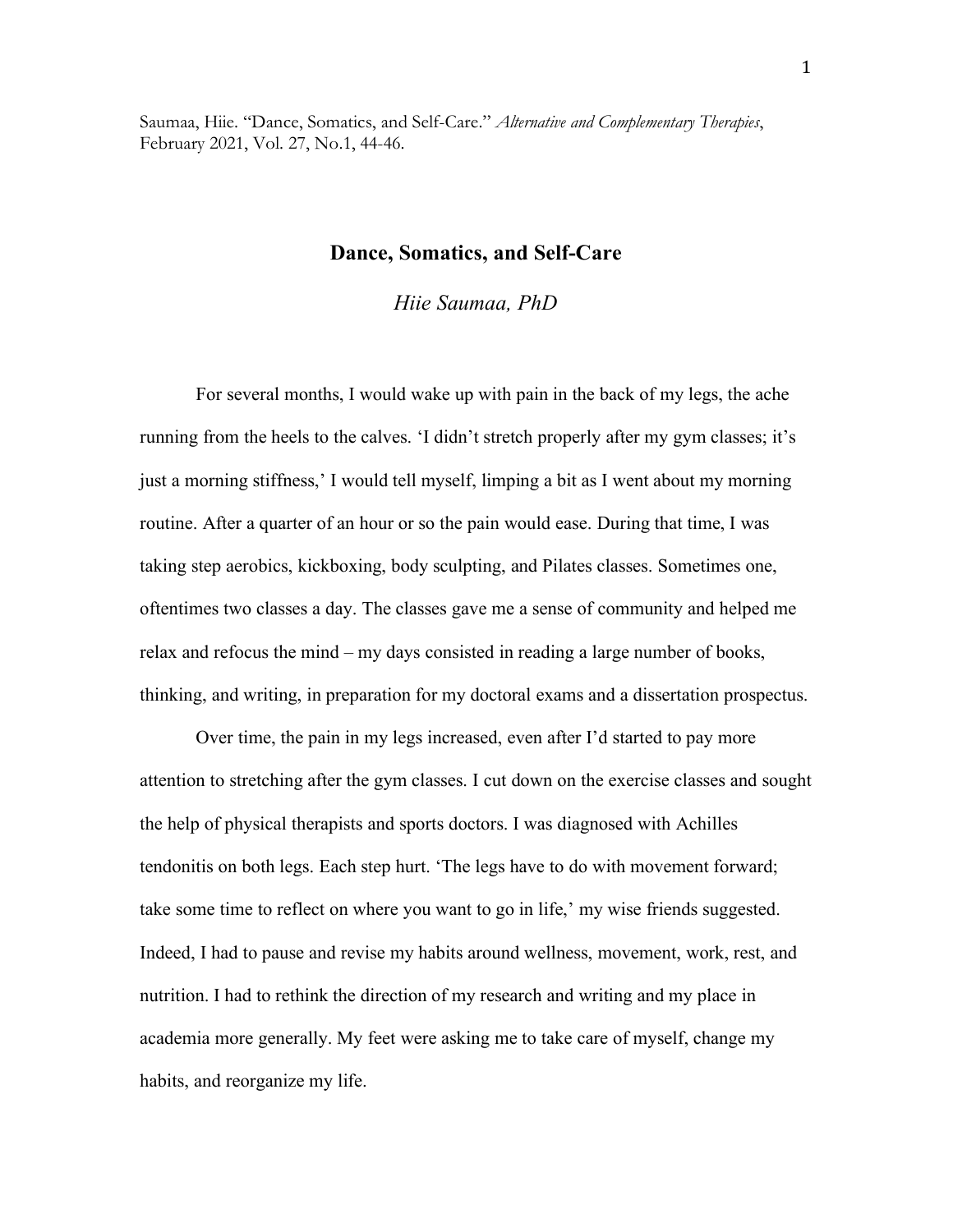Self-care becomes paramount during challenging times and during times of loss and trauma. Difficult life situations and complex emotions, as well as physical injuries and chronic pain remind us of the need to turn to and commit to self-care practices, so that we can start processes of healing and feel more connected and more 'whole.' As research has shown, emotional pain, violence, and abuse can manifest physically and stay within the body.<sup>123</sup> Difficult life circumstances might ask us to look for new self-care methods and/or bring new depth and understanding to the practices that we already have in place.

Can movement, particularly dance and somatic movement practices, help us with self-care? During the time when I was healing from my foot injury, a process that lasted a year and a half, I had to stop performing the physical exercises that I had become used to. Even walking, let alone strenuous gym classes, was painful. Committed to taking care of my body, I realized I had to find gentler ways of movement: 'no pain no gain' approaches no longer worked.

Physical injuries often lead us to try out physical awareness methods, or somatic practices. Somatics, an umbrella term for various practices such as Feldenkrais Method®, the Alexander Technique, ideokinesis, Continuum, Authentic Movement, Body-Mind Centering, 5Rhythms, Contact Improvisation, Tamalpa Life/Art Practice, BodyLogos©, and SuryaSoul®, among many others, invite participants to *feel* their bodies in movement, to notice how their bodies feel and what changes are happening inside.<sup>4</sup> We explore how the body communicates to us through sensations and movement can refresh our mental outlook and enliven the imagination.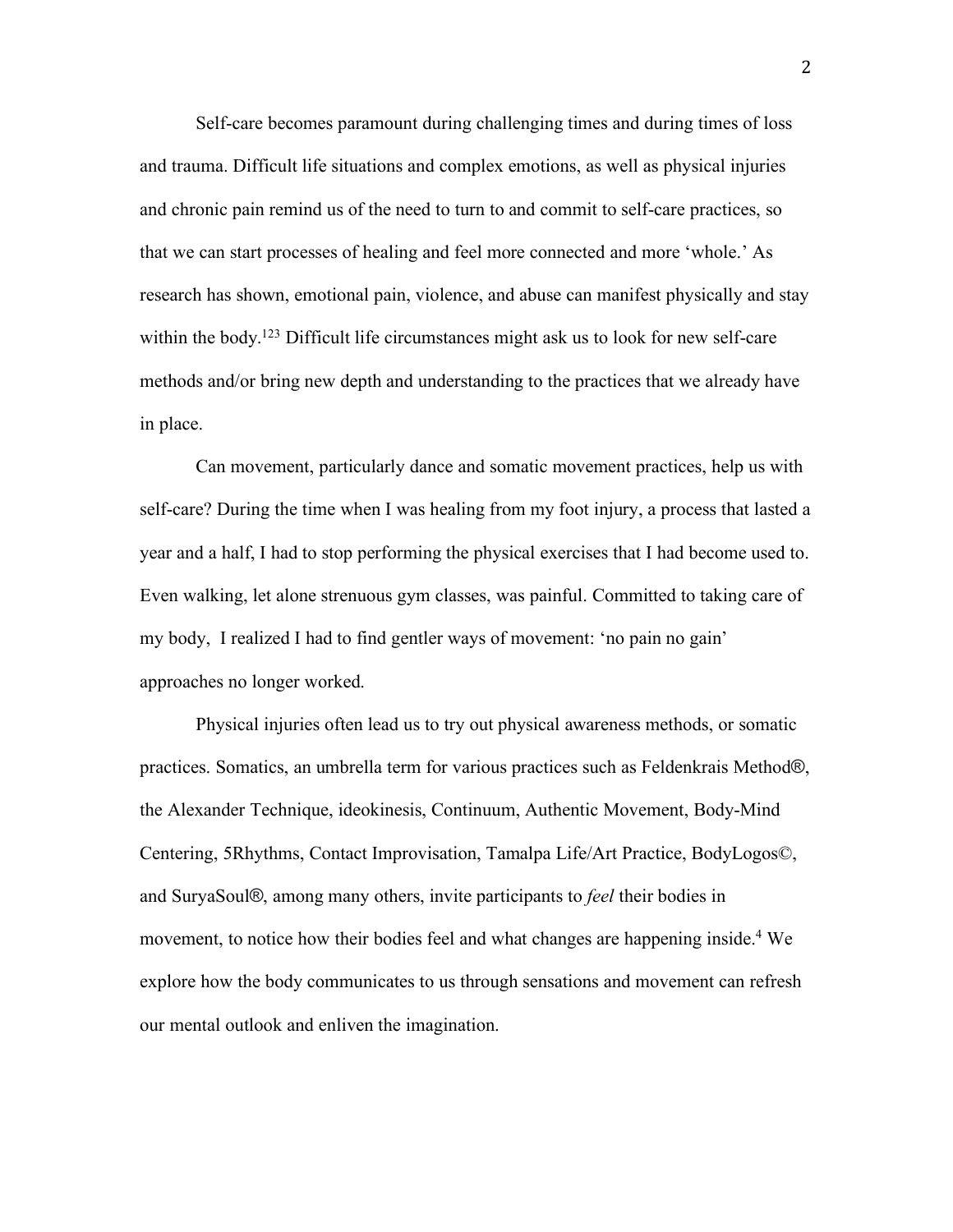Some somatic practices, such as the Alexander Technique and Feldenkrais Method, refrain from rigorous and aerobic movement, focusing on small, subtle movements and physical awareness in how we use the body – for example, how we hold the head over the spine, how we sit, sleep, write, and walk. Some somatic practices, such as Nia dance, SuryaSoul, and JourneyDance, place improvisational dance movement at the center of the practice. The dance movements in these practices do not demand for previous dance expertise but are meant to be inclusive and open to different levels of movement ability and comfort with movement. Attention to sensations and embodied movement are vital in dance somatics.

When I was healing from the tendonitis, I discovered several mindful, holistic movement practices. Before the injury, I had bought several Yoga DVDs and would sometimes use them at home. One of these videos was a Kundalini Yoga DVD by Ravi Singh and Ana Brett. Most of the exercises are performed in a seated position – my feet were able to rest. The practice pays particular attention to different breathing patterns, and some of the movements are quite aerobic, even if done in a seated position. Singh's and Brett's guiding and inspiring messages accompanied by the mantras and meditation helped me attend to my body, emotions, and spirit more holistically – the practice was not only about movement or breathing but emotional and mental healing as well. Listening to Singh's and Brett's voices and following the movements on their DVDs became a ritual that I completed nearly every night.

When I was able to put more weight on my feet, I started to attend Nia dance classes. Nia combines elements from martial arts, dance, and healing arts, and the classes incorporate some patterned, choreographed movement and movement improvisation or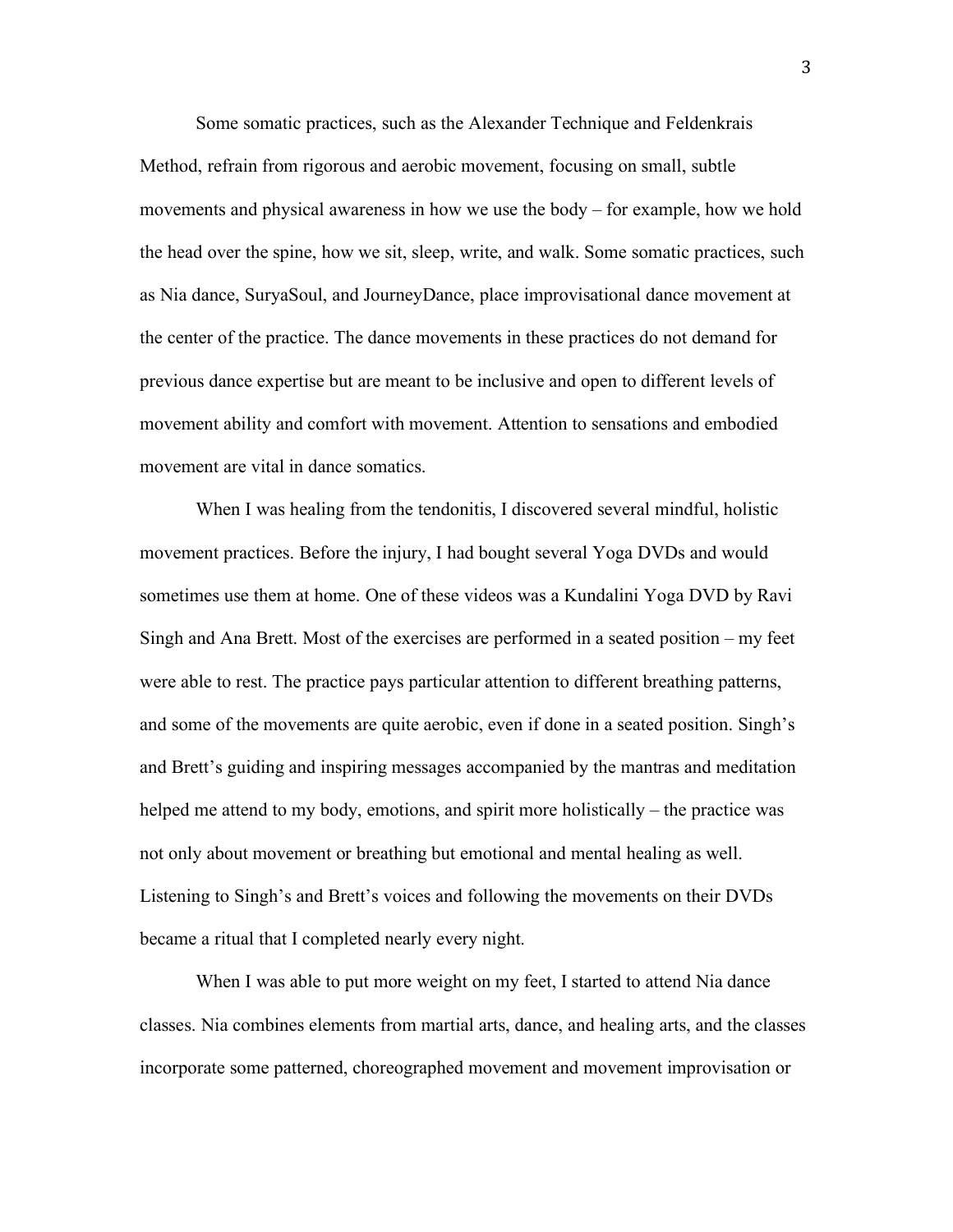free dance. I discovered that this practice is gentle for my feet – it is a non-aerobic conditioning method. My upper body and arms were expressive; my legs and feet were not pounding and jumping and thus not aggravating my tendonitis. The music and the movements nourished my soul felt beautiful and full of sensation and expressivity. After each class I made sure to massage my calves and the Achilles area. I would hold my hands on the Achilles tendons, fingers together: I was present with this area of the body, inhaling and exhaling, trusting the hands that can heal.

## **Self-Care and Sensations**

Somatic practices offer many self-care benefits to both the clients of medical professionals and medical professionals themselves. One benefit is the physical movement itself. Whether the movements are small, subtle, and slow, or aerobic, fast, and varied in scope, participants learn to *be with* their bodies and physical sensations. They learn to notice how their joints work, discover the sensations in the muscles, and feel the weight and structure of the bones. They explore balance, alignment, sensations of expansion, contraction, ease, warmth, tightness, pleasure, and connection, among many others. Somatic classes invite us to attend to the body deeply and to spend time listening to the body and its needs. By paying attention to which movements feel good, pleasurable, and safe and which movements cause discomfort, tightness, or pain, we learn how to adjust or modify our movements and make healthier choices for self-care. For example, in Nia dance classes, instructors show different adaptations and invite participants to "tweak" the movements. When the instructor performs a choreographed movement that does not feel good for the participant, he/she is encouraged to make the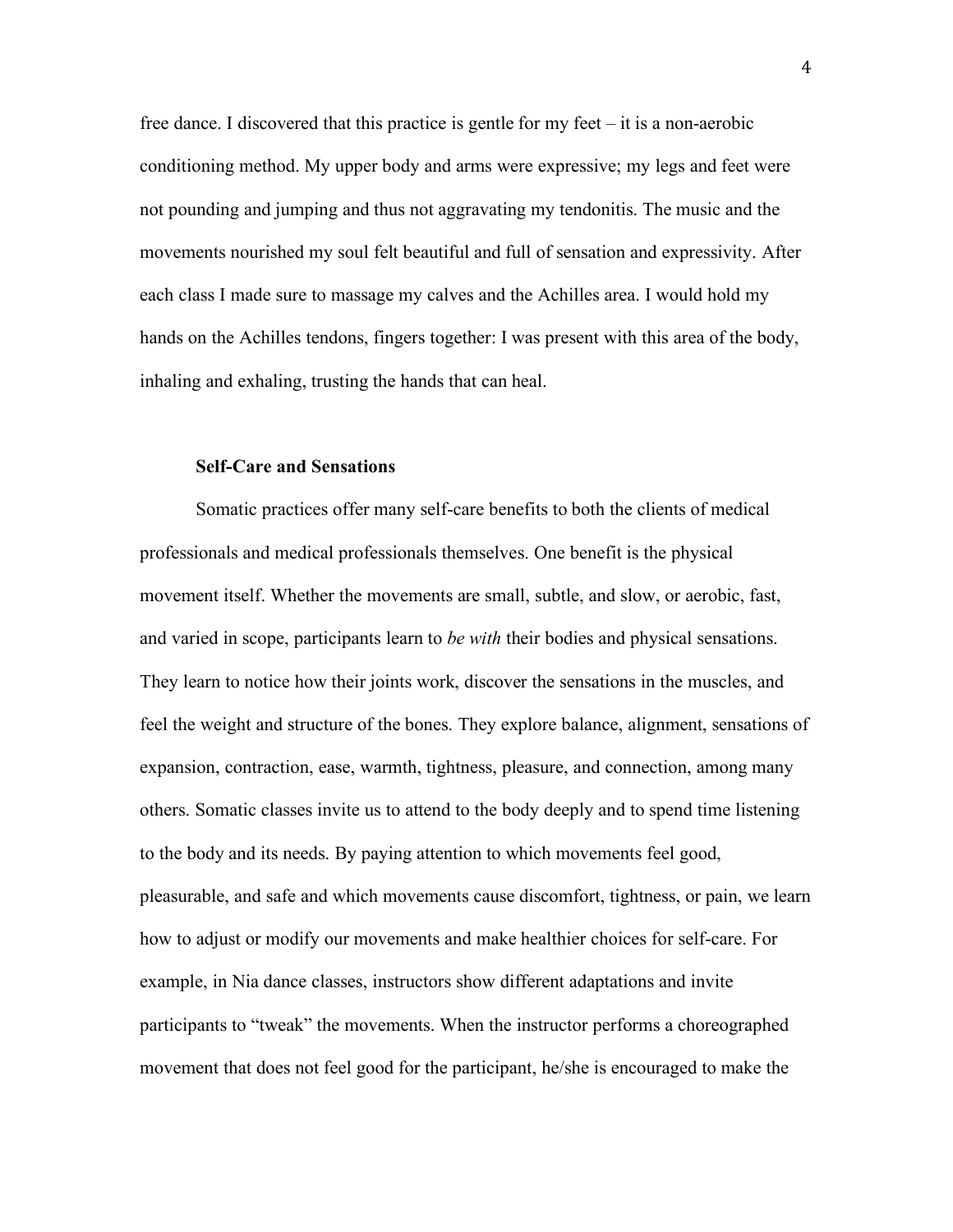movement his/her own, to adjust it, to slow down or to speed up, to let go of the movement of the arms and just move the legs, to make the movements smaller or bigger. There is a sense of freedom in these classes.

Somatics classes move far away from the 'no pain no gain' motto. Self-care can mean stepping out of the session or sitting and resting. It can mean being slower than others or leaving the class early. It can mean moving with less energy than usual and taking frequent breaks. It can mean doing just 15-30 minutes of an hour-long class or deciding not to perform certain exercises or movements. Instead of asking the participants to be *like* others, to do what the others are doing, somatic methods encourage participants to monitor what is going on inside, physically but also emotionally and mentally.

The time spent in *staying with, being with* the body can be healing. Participants direct their mind's attention to exploring what is happening in the body. Gently asking the mind to notice sensations creates space for experiencing something other than mental chatter, racing thoughts, and feelings of anxiety and insecurity. We are likely to feel better mentally after a somatic movement or dance experience: we might have more clarity, peacefulness, focus, energy, or hope. 'These classes give me a boost. They relax me. They put me back in touch with something that is more real to me than anything else. I have no control over so many things in the world but I have some control over my body and what I do with it,' Leo Spitzer, author and scholar of history, remarked (personal communication, Spitzer 2020). Among the things beyond his control, Spitzer was referring to the 2020 American presidential elections and the Covid-19 pandemic, both of which were causing anxiety, exhaustion, and stress. Since the onset of the pandemic,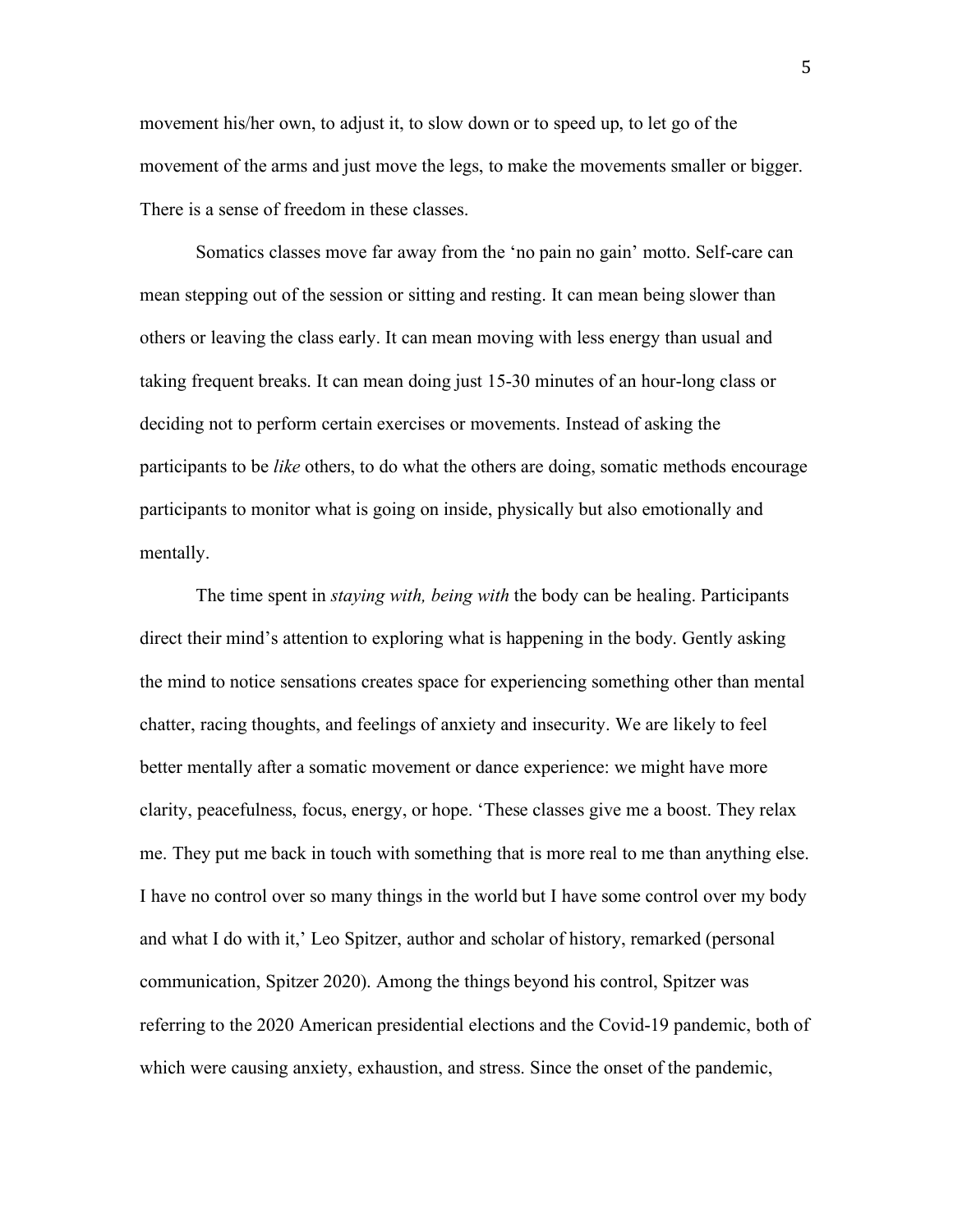Spitzer has been attending my mindful strength training practices online where we learn to sense the muscles and the bones as we sculpt the body. We develop bodily awareness, calm the mind, and attend to emotions as we perform strength training exercises. Refocusing the mind on the body and taking time to be present with physical sensations can have a calming and centering effect. We build not only the muscles but mental and emotional resilience and resourcefulness as well. Practicing in a community with likeminded individuals who care about health and wellbeing, whether in person or online, can further support us and motivate us to stay committed to the movement practice.

## **Dance and Emotions**

Dance and somatic movement practices can help us access, understand, and express emotions. Dancing to different types of music and using varied movements can put us in touch with parts of us we long to express or connect to less frequently. 'I can do sit-ups on my own. But there is something missing emotionally. I am looking for a class that nourishes my emotions and my soul,' Epp Annus, literature professor and theorist, told me recently (personal communication, Annus 2020). During the Covid-19 pandemic, Annus, who lives in the United States and Estonia, has been joining my virtual Nia classes that I conduct from Paris, France. Through music and movement, in nonjudgmental environments that support authenticity, our souls and hearts can open and express themselves: we access parts of us that we struggle to make heard verbally and understand cognitively. We access other dimensions of our being.

Movement can shows us ways to feel differently – to choose a different kind of response to a challenging situation. In Nia dance classes, where easy-to-follow

6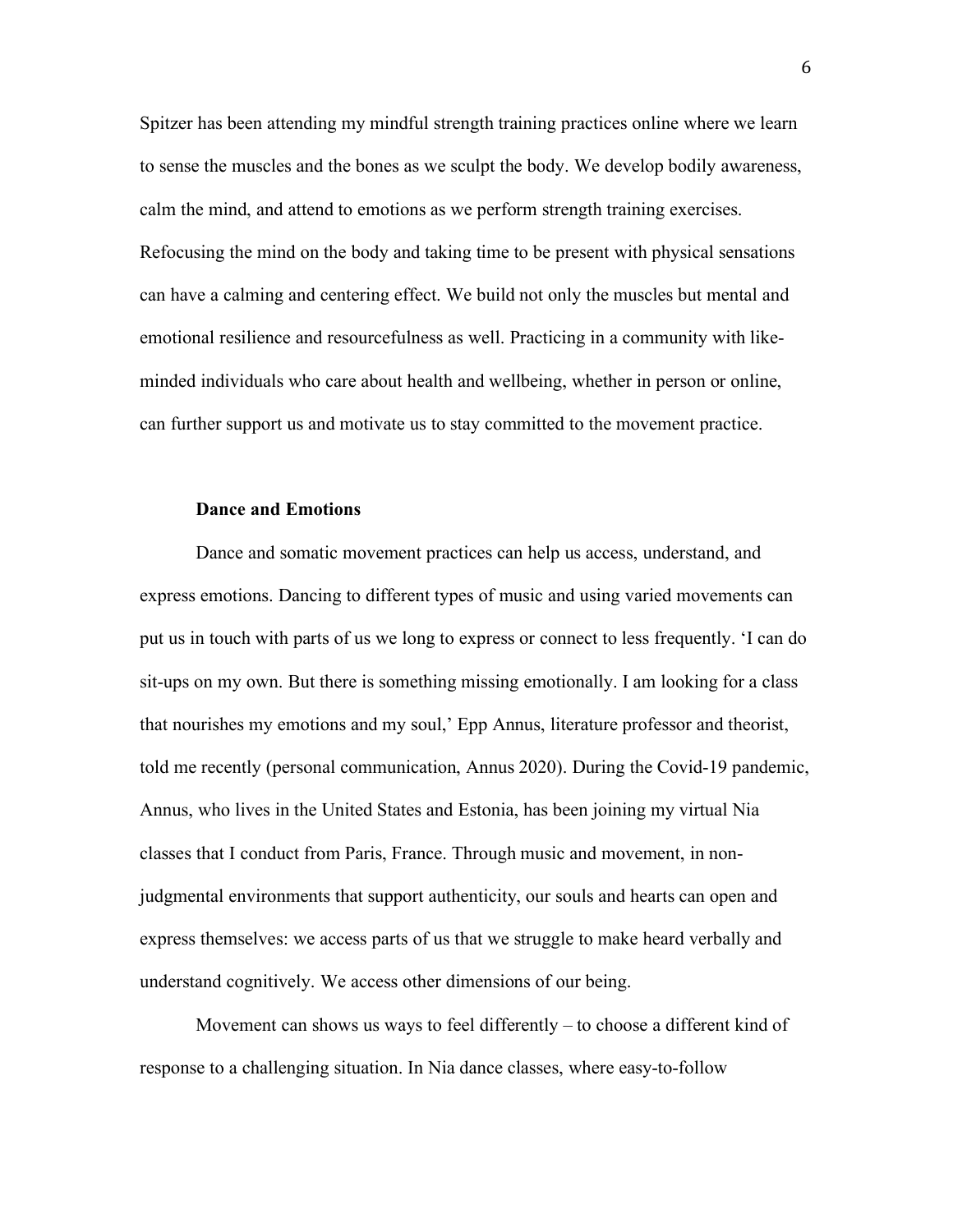choreography alternates with movement improvisations, we set a theme for each class: in one class, I set the focus on joy, with the intention of observing what movement can reveal about joy. As I was teaching the class and moved in ways that made me feel connected to the body, I realized that I was able to *choose* joy, instead of the sadness, heartache, and confusion that I was in fact feeling before and at the outset of the class. Outside of a movement experience, the instruction to 'be joyful' would not have resonated with me. Through movement, this idea became more palpable and clear: I realized that I have some choice over how I respond emotionally to situations and people's behavior that are beyond my control.. I was able to *sense* this idea through the body, music, and movement. The emotional uplift that dance and embodied movement can provide is not to be taken for granted: it helps us face stress and anxiety, offers inner resilience, and protects against burnout<sup>5</sup>

Movement and dance can help find, nourish, or rebuild our self-esteem and selfconfidence, which can get damaged during traumatic events or due to stress, depression, and anxiety. In a study conducted by Anna Duberg et al, the authors investigated how dance classes impact adolescent girls with mental health problems and internalizing issues. The 8-month dance intervention showed that 'with the non-judgmental atmosphere and supportive togetherness as a safe platform, the enjoyment and empowerment in dancing gave rise to acceptance, trust in ability and emotional expression. Taken together, this led to an increased self-trust.<sup>'6</sup> The dance intervention was experienced as 'a secure oasis where creative movements were allowed and gave room for joyful bodily expressions.'7 The authors report that over the course of the intervention, 'negative thoughts of self-doubt or incompetence were increasingly replaced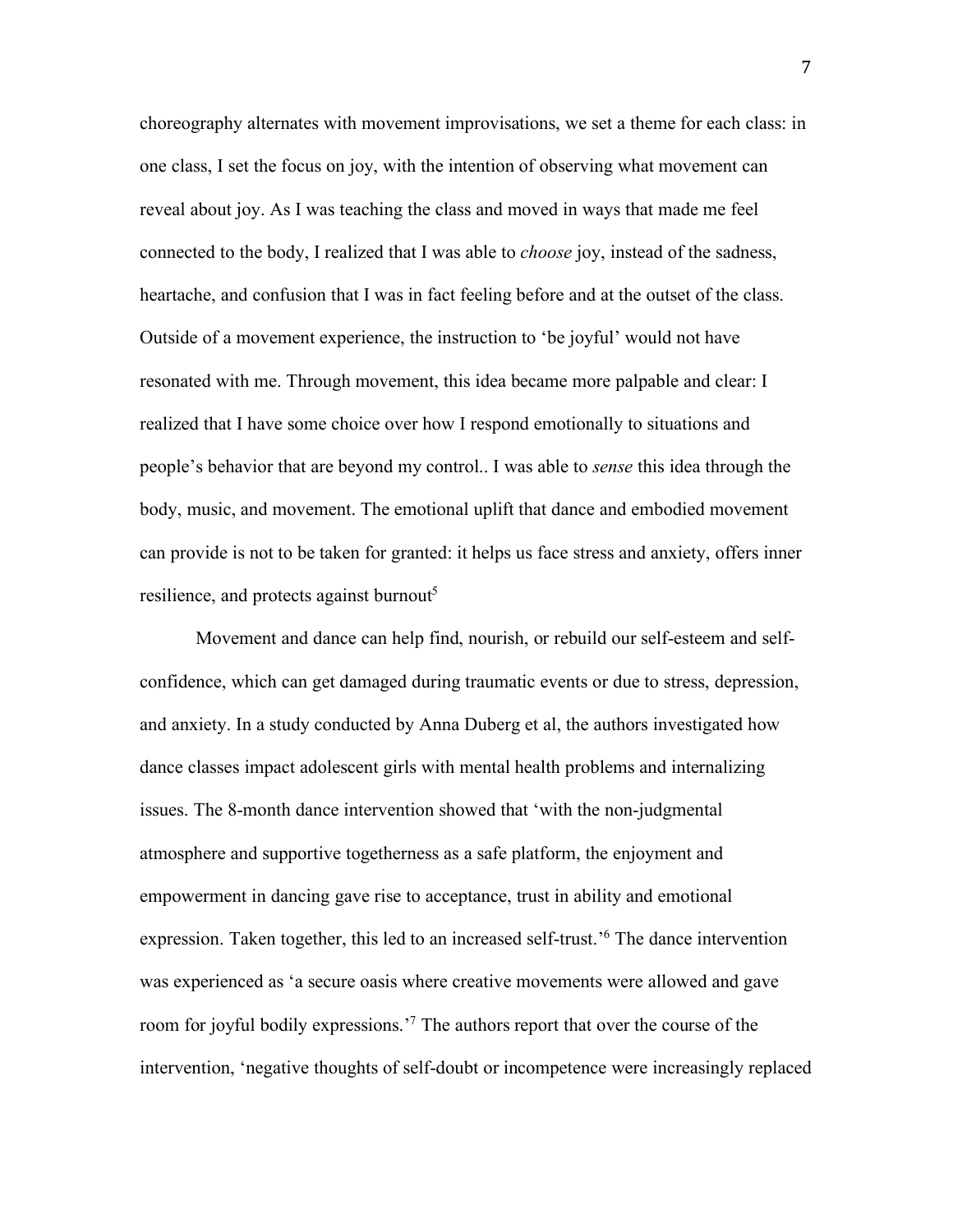with feelings of accomplishment, having fun, and being in control. […] The girls stated that they had successively learned to enjoy different kinds of dance moves and thus put more trust in their bodies' (Duberg et al 2016, p.6).

In somatically attuned dance and movement classes, the atmosphere is nonjudgmental; there is no need to prove, show, or perform. This is a welcoming experience if we encounter judgment and criticism in daily lives and feel like we "do not measure up" or "are not good enough." Finding confidence as a mover in a dance studio can transfer to other environments and help us express our unique voices and needs. <sup>8</sup> We learn how to take up space, if needed, how to access our embodied knowledge, how to improvise and deal with uncertainty, and how stay present in the moment.

#### **Conclusion**

Dance and somatic movement practices are one avenue toward self-care. They teach us to treat our bodies with care, to feel its uniqueness, its vulnerability and strength. We develop an attitude of having the responsibility of keeping the bodies out of harm's way. This care taking can manifest in numerous ways, such as regulating nutrition, looking for solutions for intermittent sleeping and insomnia, taking time to heal from heartache, and revising or ending toxic relationships and emotional and/or physical abuse. Developing self-acceptance, kindness, and compassion through movement can increase the sense of respect for the body and help clients make healthier decisions regarding food, sleep, relationships, and mental, emotional, and spiritual health and wellbeing more broadly.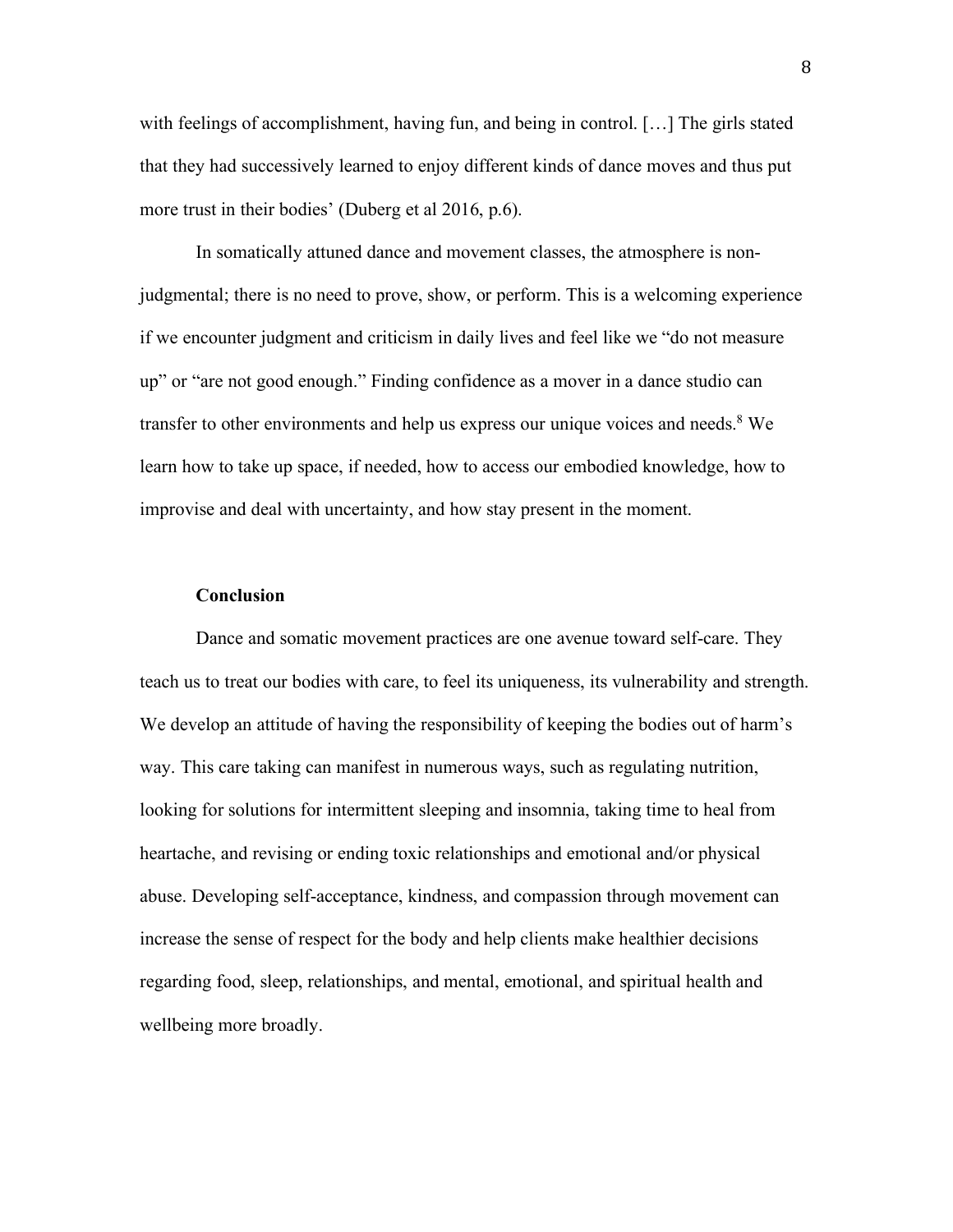People typically gravitate toward somatic, mind-body practices when they are healing from an injury, similarly to my story of healing from the Achilles tendonitis. During these times, we feel more vulnerable and need softer, milder approaches. However, this practice of bodily listening and mindful presence with the experience of the body should ideally be constant and not limited for times when we feel more fragile. Somatic practices can be an accompaniment for a lifetime: they teach us to turn again and again toward the body – our physical home. Through somatic movement forms we learn how to be kinder and gentler with our own selves and others. By drawing attention to different parts of the body, the functioning of the organs, the functioning of the mind, the functioning of the muscles and many other elements inside ourselves, we remind ourselves that we are here, present for ourselves and that we are or will be 'whole' again.

### References

 

<sup>2</sup> Levine PA. In an Unspoken Voice: How the Body Releases Trauma and Restores Goodness. Berkeley, CA: North Atlantic Books, 2010.

<sup>3</sup> van der Kolk B. The Body Keeps the Score: Brain, Mind, and Body in the Healing of Trauma. New York: Penguin Books, 2015.

<sup>&</sup>lt;sup>1</sup> Levine PA. Waking the Tiger: Healing Trauma. Berkeley, CA: North Atlantic Books, 1997.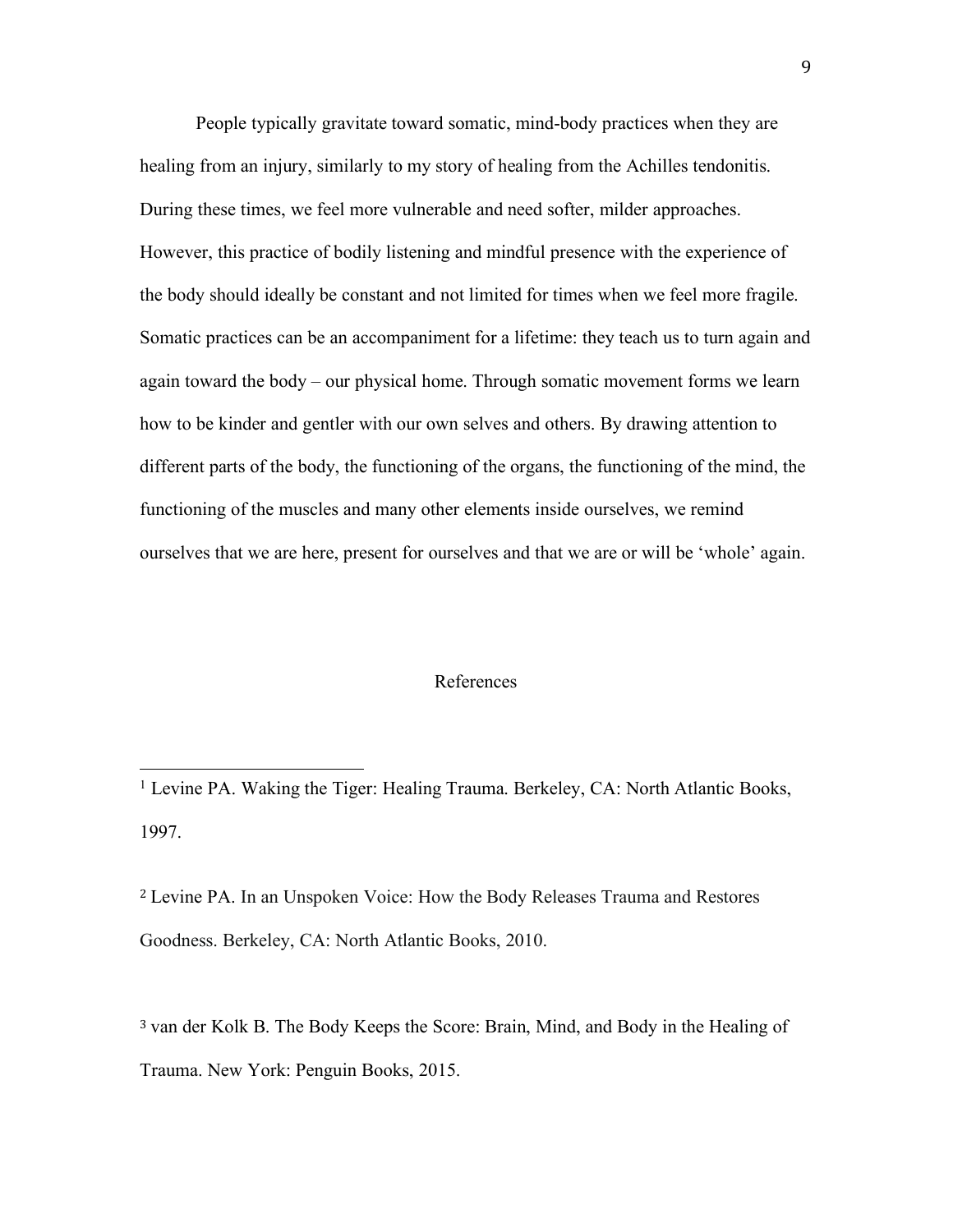<sup>4</sup> Saumaa H. Dance Therapeutics: Movement as a Path Toward Healing. Alternative and Complementary Therapies 2019; 25; 5:238-240

<u> 2002 - Andrea San Andrea San Andrea San Andrea San Andrea San Andrea San Andrea San Andrea San Andrea San An</u>

<sup>5</sup> Saumaa H. Healing Burnout with Movement and Imagination. Alternative and Complementary Therapies 2020; 26; 2: 61-63.

<sup>6</sup> Duberg A. et al. 'I feel free': Experiences of a dance intervention for adolescent girls with internalizing problems. International Journal of Qualitative Studies on Health and Wellbeing 2016; 11;1:5.

<sup>7</sup> Duberg A. et al. 'I feel free': Experiences of a dance intervention for adolescent girls with internalizing problems. International Journal of Qualitative Studies on Health and Wellbeing 2016; 11;1:5.

<sup>8</sup> Saumaa H. Somatic Practices: Going Beyond the Classroom to Build Resilience and Gain New Insights. Alternative and Complementary Therapies 2020; 26; 3: 106-108.

**Hiie Saumaa, PhD** (Columbia)**,** is a dance writer and movement educator. She writes about dance, somatics, embodied knowledge, health, creativity, and imagination. In 2018- 2019, she was an inaugural fellow at Columbia University's Institute for Ideas & Imagination in Paris, France, and in 2017, she was a fellow at the Dance Division of the